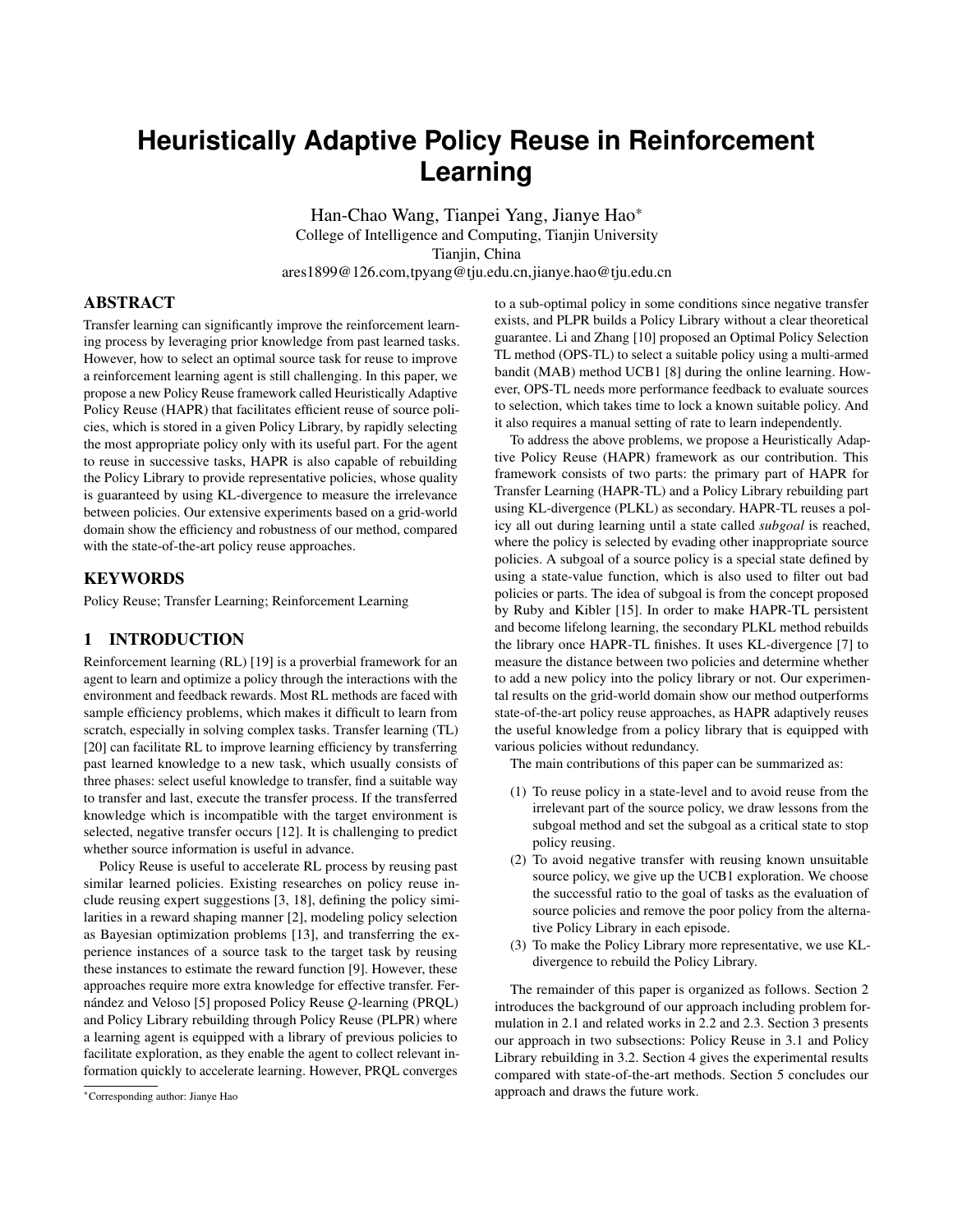# 2 BACKGROUND

### 2.1 Policy Reuse Problem

RL problems are usually formulated as Markov Decision Processes (MDPs), which is defined in a 5-tuple  $\langle S, A, T, R, \gamma \rangle$ . S is a finite set of states. A is a finite set of actions. T is a stochastic state transition function (T = S A S ! <>  $\bigcirc$  1\% R is a stochastic reward function  $(R = S \quad A \quad S \leq \cdot)$ . And  $\gamma$  is a discounted factor  $(\gamma \cdot 2 < 0.1)$ %. A policy  $\pi$  is defined as a function that specifies an appropriate action  $a = \pi^3$ s<sup>o</sup> for each state s. An agent following  $\pi$  will get a discounted<br>total reward  $W = \begin{bmatrix} H & \mu h & 1 & \mu h & \mu h & \mu h & \mu h & \mu h \end{bmatrix}$ total reward  $W = \frac{H}{h-1} \gamma h^{-1} R^1 s_h$ ;  $a_h^{\alpha}$ °, with reward  $R^1 s_h$ ;  $a_h^{\alpha}$ <br>feedback in step h. The solution of an MDP is to find an optimal feedback in step h. The solution of an MDP is to find an optimal policy  $\pi$  = arg max E»W ¼o maximize the expected value of W. In practice, the mean of sampled reward  $\overline{W}$  is also an evaluating indicator for the algorithm performance.

To formally describe the *policy reuse problem*, a domain D is defined as a sub-tuple  $\langle S, A, T \rangle$  of MDPs. And a task is defined as a tuple  $\langle D \rangle R$  > with domain D and R of MDPs. A policy library L is a set of source policies  $\pi_1$ ;  $\pi_2$ ;  $\pi_n$ , where policy  $\pi_i$ is a trained policy of task  $\mu$ . With different task intervals in the same domain D, the *policy reuse problem* is to find a way to learn the optimal policy  $\pi$  of every new task by reusing source policy selected from a given policy library L.

### 2.2 Policy Reuse Methods

Compositional Q-learning [16] first prompted the problem of learning multiple tasks in the same domain by TL. In addition, a different Policy Reuse context for the lifelong autonomous agent was described by Rosman *et al.* [13]. PRQL [5] optimize gave a classic Policy Reuse framework to solve this problem. PRQL reuses policy, which is selected from the Policy Library with its own policy being trained following the soft-max (Boltzmann distribution) strategy, as the training policy in a certain probability. A current method OPS-TL [10] optimizes policy selection method of PRQL by using MAB method of UCB1 [8]. However, the exploration rate of OPS-TL is also increased exponentially without effective reuse in a training episode. And with no contribution, the UCB1 method sometimes selects a known poorer policy for exploration.

Reuse with exploration leads to that PRQL and OPS-TL can't quickly learn a task similar to the source task. And the reserved selection makes PRQL and OPS-TL cannot get rid of the condition of reusing unsuitable policy quickly, which leads to negative transfer at the beginning. By contrast, Our Policy Reuse method HAPR-TL will lock the selection of the most suitable policy and fully reuse the useful part of the policy.

## 2.3 Policy Library Rebuilding Methods

Policy Library rebuilding method provides source policies to serve future Transfer Learning and responds to the domain structure to a certain extent.

PLPR proposed by Fernández and Veloso is the only Policy Library rebuilding method that is associated with Policy Reuse. However, PLPR lacks intuitive explanation. For library rebuilding and allowing the mechanics of the environment to be learned, a parallel learning method is proposed by Ollington and Vamplew [11]. However, problems don't arise just right together in reality.

In addition, the method of Earth Mover's Distance (EMD) [14] using Wasserstein Metric can also be used to present the dissimilarity between policies as an improved method of PLPR. The recent work on representing similarity between distributions was proposed by Song *et al.*, which defines a distance between MDPs using EMD [17]. However, computing EMD needs a high time complexity.

Our Policy Library rebuilding method PLKL optimizes PLPR with the theoretical support of KL-divergence [7]. So that PLKL can further solve sequential tasks by using previous source policies as PLPR does. PLKL computes the KL-divergence in both directions of each two policies as the criteria for rebuilding the policy library simply and sufficiently.

#### 3 APPROACH

Our approach addresses the *policy reuse problem*. It starts with a Policy Library L, and it uses a policy reuse method to learn an optimal policy of a target task with a source policy, which is selected by a policy selection method from L. Our approach has also rebuilt L for the next task to learn. In this section, we give our policy reuse framework HAPR to solve the Policy Reuse problem, which concludes its main part HAPR-TL for policy reuse, with a library rebuilding method PLKL to assist it, as shown in Algorithm [1.](#page-1-0)

| Algorithm 1 HAPR |             |                                  |  |  |  |  |
|------------------|-------------|----------------------------------|--|--|--|--|
|                  |             | <b>Require:</b> Policy Library L |  |  |  |  |
|                  | 1: $loop$   |                                  |  |  |  |  |
|                  |             | 2: get a new task                |  |  |  |  |
|                  |             | 3: $\pi$ HAPR-TL( : L)           |  |  |  |  |
|                  |             | 4: $L$ PLKL $(L;\pi)$            |  |  |  |  |
|                  | 5: end loop |                                  |  |  |  |  |

<span id="page-1-0"></span>In Algorithm [1,](#page-1-0) given a policy library L and a new task , HAPR-TL learns an optimal policy of by fully reusing policies selected from L. And PLKL rebuilds the Policy Library L once obtaining the learned policy. The details of each part are shown in the following section [3.1,](#page-1-1) and section 3.2, which are two main components of our transfer learning framework.

#### <span id="page-1-1"></span>3.1 Policy Reuse with Selection for TL

Considering that the agent cannot foresee whether the knowledge of source policy is suitable for the target task to transfer, our approach focuses on the way to select the useful part from given source policies for reuse. In this section, we introduce our HAPR-TL method in two parts following: Policy Selection and Policy Reuse.

Policy Selection in HAPR-TLAn intention of Policy Reuse is to reuse useful parts of source policies not to well-train before. In our approach, the source policy selection method has three purposes.

- (1) To quickly lock the most suitable policy for the target task.
- (2) To get the useful part of a selected source policy to reuse.
- (3) To stop reuse once the target policy performs as good as the source policy.

In our algorithms:  $S$  stands for the state set containing all the available states in our domain; L stands for the Policy Library; and L' stands for the policy set for selecting source policies. And  $|S|$ ,  $|L|$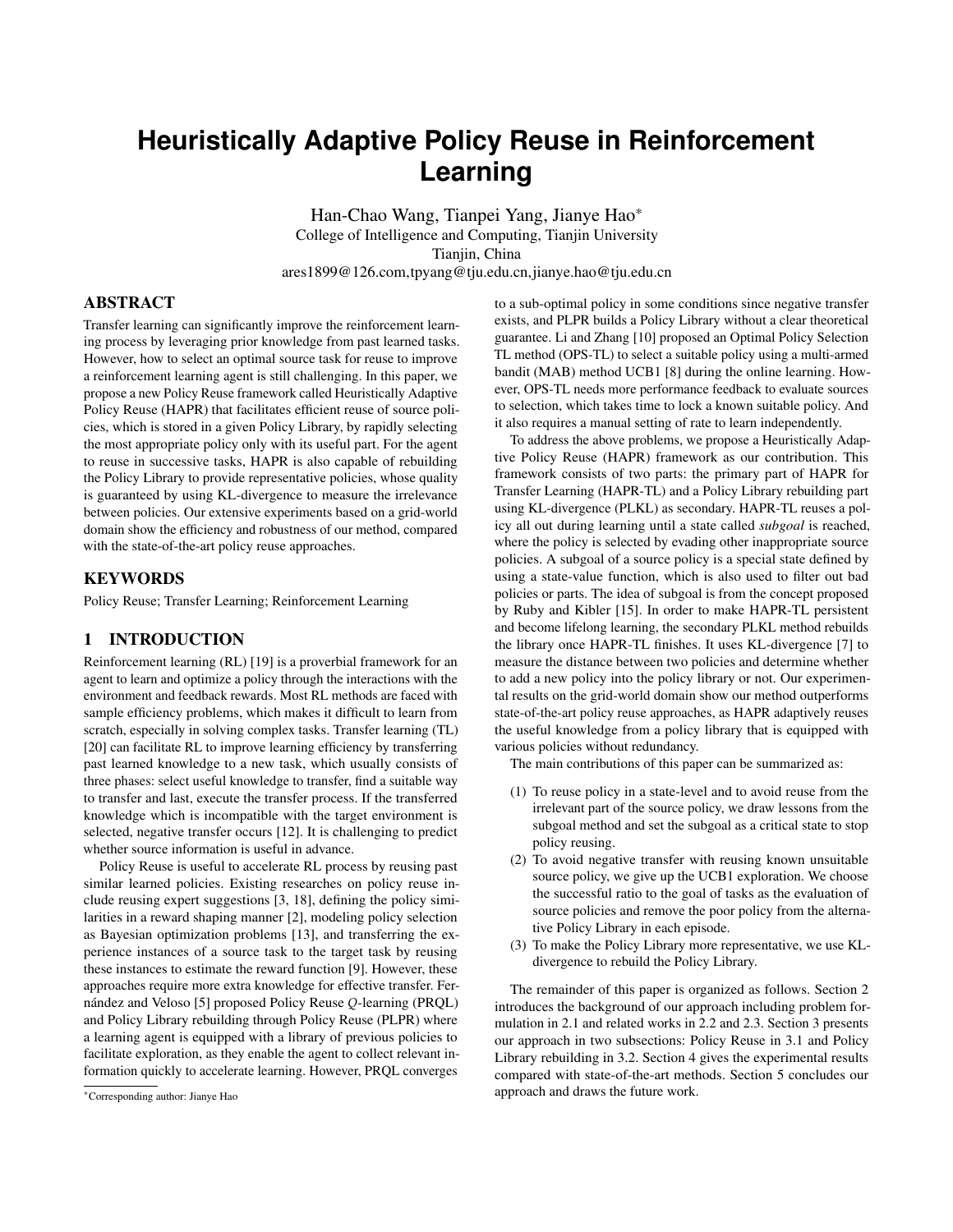Algorithm 2 HAPR-TL( ;L)

Require: States Ses; target task with its goal state<sub>G</sub>; source policies in Policy LibraryL with theQ-function, theC-functions and the subgoal set for each policy 1: Initialize Target Policy :  $8Q<sup>1</sup>s$ ;  $a<sup>0</sup>$  0,  $8C<sup>1</sup>s<sup>0</sup>$  0  $\n *v*$   $\frac{1}{4}$ ;  $L^0$ L; s  $s_G$ ; n<sub>i</sub> 1, p<sub>i</sub> 0:5 8i = 1::jLj 2: for  $n = 1$ ::N do 3: if  $s_G < \text{or } 8s < \text{ for subgoals of any policy in } L^0$  then 4: if  $n > 1$  then 5: p<sup>k</sup> p<sub>k</sub> n<sub>k</sub>  $n_k + 1$ 6: end if 7: k the next index of  $\,$ i 2 L<sup>0</sup> 8: else 9: p<sup>k</sup>  $p_k$   $n_k$  +1 9:  $\frac{p_k}{n_k+1}$ <br>10: for 8 i 2 L<sup>0</sup>do 11: if 2  $p_i < max$   $_1 2L^{01}p_j^0$  then 12:  $L^0$ <sup>0</sup> L 0 f i g 13: else 14:  $q^1$  i <sup>0</sup> s2  $\frac{1}{8}$ ; s<sub>G</sub>  $\frac{1}{4}$ minf 0; C<sub>i</sub> <sup>1</sup>s<sup>0</sup> 15: end if 16: end for 17: k arg $\text{maxf} \ g^1$  i <sup>o</sup>j i 2 L<sup>0</sup>g 18: end if 19:  $n_k$   $n_k + 1$ 20: Get uniform random Initial State 2 S 21: Get the subgoal of  $k$  by and the performance of . 22:  $[ , ]$  \_reuse $({ }_{\mathsf{k}};$  ;s<sub>0</sub>;s;s<sub>G</sub>; ) 23: end for 24: return

In our approach, we propose Cafunction to present the importance of states. If a source policy only contains unction, we will addC-function to the policy. The values  $\alpha$  can be gured out by generating a series of trajectories guided  $\mathbf{C}$  updates every step in a sampled trajectory. In a step from stateo s:

$$
C1s0 1 1 0 1C1s0 + 10 + C1s0
$$
 (1)

whereC is updated in the form of the linear combination  $6fs^0 + 1^0$ andc<sup>1</sup>S<sup>0</sup>. Stepsize shares the same value with the stepsiz@ of iteration in our approach. Finall@ needs to be normalized. We use C-function for both comparing the source policies and obtaining the subgoal set.

For the trajectory reaching the goal and the subgoal in the previous episode, we calculate the cumulative value of verthe thresholo. for every source policy i ${\tt h}^0$ to compare and select an outstanding source policy  $_k$  (Line: 14, 17):<br>O

k arg max 
$$
1 \text{min} \{0; C_1 \} 1 \text{se} \quad 8 \text{g}^0
$$
 (2)  
\n $s^2 \, 8; s^3$ 

where  $\mathcal{R}_S$ ;  $S_G$  ¼s the set including all the state from to  $S_G$  that the trajectory passes through.

Sharing the same idea with saubgoalmethod  $\beta$ ], we useCfunction of each source policy to gure out its subgoal set as Algorithm2 requires. In the<sup>th</sup> step of a sampled trajectory based on a source policy, that the state is a subgoalof the policy subjects to:

$$
C^1s_n^0 > \max^1 C; \ C^1s_n + 1^{00} \tag{3}
$$

where

$$
C^{1}S_{1}^{0} = C^{1}S_{1}^{0} \t C^{1}S_{1} \t 1^{0} \t (4)
$$

In Formula 3 and  $4<sub>c</sub>$  and are two positive thresholds, which indicates that  $C^1s_h^0$  > 0 for the subgoas<sub>th</sub>. For each source policy, our approach only adopts its subgoals in a small number, which number can be effectively controlled by adjusting these two thresholds.

The C-function can also be used to examine how frequently the training has worked in a state, and also to gure out the KLdivergence between policies.

an the states passed in the previous opisode in stati. Shigas policies. This method is constructed to match the following Policy<br>reached the goal of the target task and also reaches at least one specified The HAPR-TL method nishes with returning the policy derived byQ with C included. Our Selection method uses the notion of subgoal andC-function to avoid negative transfer from source Reuse method.

> Policy Reuse of HAPR-TL. As we hand over the duty of sifting the useful part of source policy to the Policy Selection method, in Algorithm 2, we character our Policy Reuse method to completely reuse the given policy. The subgoastelected in Algorithm 2 is used as a signal in our Policy Reuse method shown in Algorithm 3. Our method keeps reusing the source policy until a given subgoal is reached and then turns to learn with its own policy.

> To reuse policy fully inH steps, we keep reusing policy until a provided subgoal reached (Line: 3-4). After the step arrivingin an episode: if we have arrived the goal of the target task in the previous episode, we will use thegreedy method to correct our target policy; otherwise we use the random policy to enhance our exploration (Line: 5-10).

> A new state trajectory<sub>neo</sub> consists of the initial state<sub>0</sub> and all the state arrived after an action in each step (Line: 1,12). When

andjL<sup>0</sup>j are the numbers of elements in those sets.a mean-value threshold of the C-function  ${}^{1}$ & :=  $\frac{1}{|S|}$ <sup>o</sup>.

Algorithm 2 takesN episodes to train the policy for. In each episode, our selection method rst selects a source policy to reuse (Line: 3-18) and then revise the state of subgoal (Line: 21). After that is our Policy Reuse method (Line: 22; shown in Algorithm 3).

For each episode,is the sampled state trajectory, which records all the states passed in the previous episode in order. Onlyais subgoal of any source policy la Uline: 8), ourpolicy selection mechanism will really be implemented (Line: 10-17). Otherwise, it will select a policy and a subgoal in turn (Line: 3,7).

A success rate to the goal of a source policy is adjusted in every episode to indicate the reliability of the policy (Line: 5, 9). Our selection method stops reusing of poor policy (with a lop) et y removing the policy from the library<sup>0</sup> for selecting (Line 11-12).

For each source policy<sub>src</sub>, we rst require asubgoal seto select a subgoalfor our Policy Reuse method (Line: 21, 22). The subgoal set includes the subgoals and the goal  $\alpha$ . If some states in the subgoal set exist in the trajector, your method will revise the current subgoals to one of those states last appeared intherwise, it will select a subgoal of  $_{src}$  in turn. Furthermore, if the target policy has a higher mean value of total reward than any source policy src in a testing batch, it will degenerate the initial states $<sub>0</sub>$  of the current episode.</sub>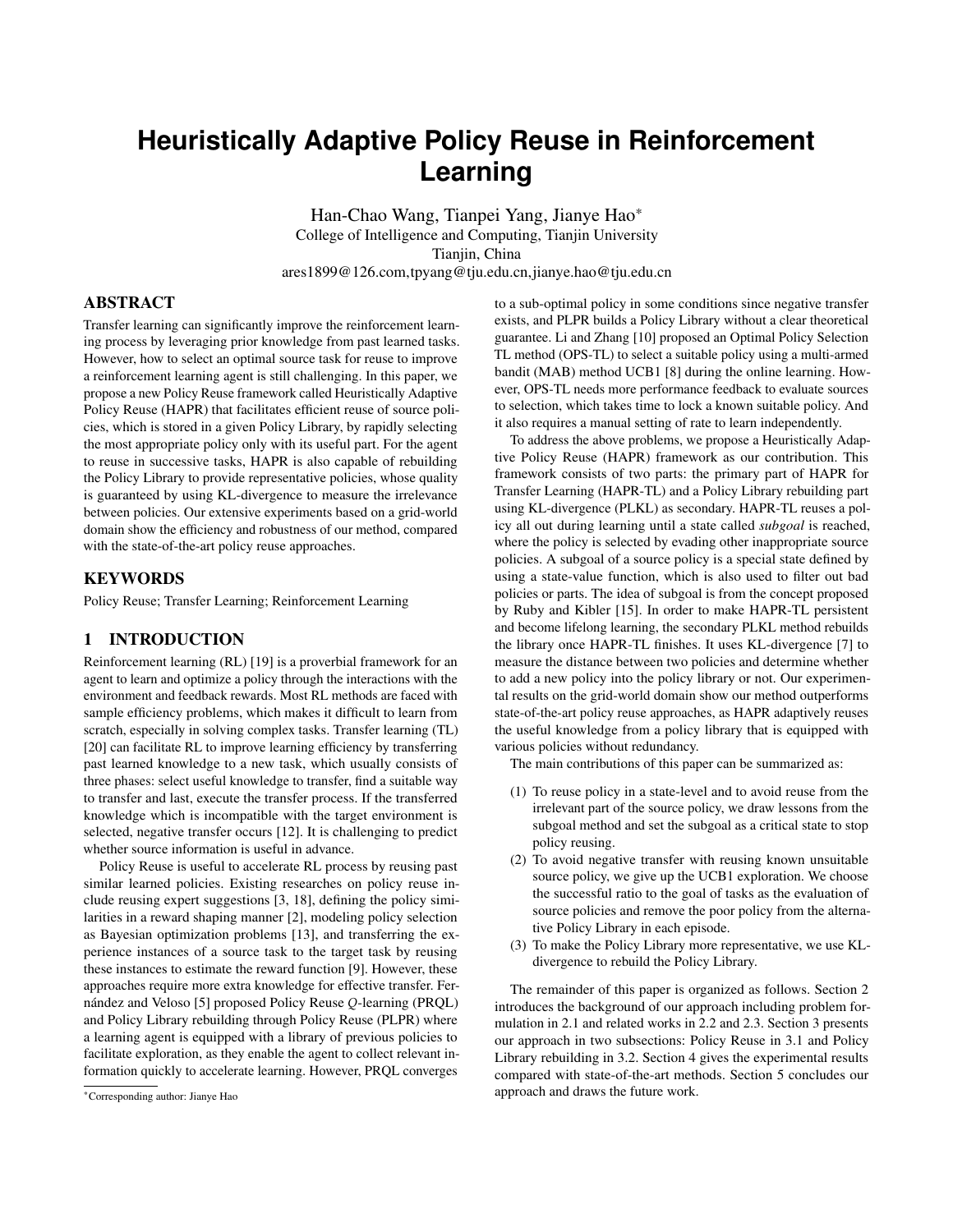$\overline{Algorithm 3}$  \_reuse (src; ;so;s;sg; )

Require: Source Policy src; Target Policy with its Q-value function and C-value function; Initial State  $\alpha$  2 S; State of subgoals; Goal State<sub>G</sub>; last State Trajectory 1: Initialize  $_{\text{neo}} \rightarrow \text{S}_0\frac{1}{4}$ 2: for  $h = 1$ ::H do 3: if  $s <$  neo then 4:  $a_{h}$  1 src<sup>1</sup> $a_{h}$  1<sup>o</sup> 5: else 6: if  $s_G 2$  then 7: a<sub>h 1</sub> \_greedy<sup>1</sup> <sup>1</sup>S<sub>h 1</sub><sup>oo</sup> 8: else 9: Get uniform randoma<sub>h 1</sub> 2 A<sup>1</sup>S<sub>h 1</sub><sup>o</sup>  $10<sup>°</sup>$  end if 11: end if 12: Get state<sub>n</sub> after the action<sub>ah 1</sub> and puts<sub>h</sub> in <sub>neo</sub>. 13: UpdateQ:  $Q^{1}S_{h}$  1;  $a_{h}$  1<sup>0</sup>  $11$  <sup>o</sup> Q<sup>1</sup>S<sub>h 1</sub>; a<sub>h 1</sub><sup>o</sup> + <sup>1</sup>r<sub>h</sub> + max<sub>a</sub><sup>1</sup>Q<sup>1</sup>S<sub>h</sub>; a<sup>ooo</sup> 14: if  $s_{h_1}$  1 < neo then 15:  $\rm C^{0}$  $^{\circ}$  C<sup>1</sup>S<sub>h</sub>  $^{\circ}$  + C<sup>1</sup>S<sub>h</sub>  $1^{\circ}$  + 1 16: end if 17: if  $s_h = s_G$  then 18: UpdateC: C  $C<sub>0</sub>$ 19: exit 20: end if 21: end for 22: NormalizeC with sum of 1 23: return ; neo

getting a new statsafter an action frons<sup>0</sup>, Q-function is updated. The iteration of C-function works at the same time with, but it is just temporarily updated:

$$
C^{01}S^{0}
$$
 1 1 0  $C^{1}S^{0}$  +  $C^{1}S^{0} + 1$  (5)

Formula 5 is slightly different from Formula 1 beca $\mathbb{G}\mathbf{s}^{\text{O}}$  is not really updated. Considering to update more unbiased,<sup>150</sup> is only temporarily updated in the rst time reaching a stateuring the current episode. And is really updated only if the current episode nally arrives to the goal state<sub>G</sub> (Line: 14-18). Algorithm 3 nished if  $s<sub>G</sub>$  is arrived or time stepH is up. AndC-function also needs to be normalized here (Line: 22).

As our Policy Reuse method maximizes the reuse of the policy part selected, the method will have a good performance at the verydirection KL-divergence (without Line: 11,12) as the uni-direction beginning if the part reused is useful, or it will feedback a bad performance in time and the algorithm will avoid selecting the policy having a negative correlation with the target task. And it also can target policy can replace a source policy:

prevent the unbalanced sampling of trajectories in training, so that the newC generated can be used aS-aunction within the source policy for the PLKL method in the next subsection.

#### 3.2 Policy Library rebuilt with KL-divergence

Follow the previous work setting SI, the policy reuse problemeften considers the situation that an agent is equipped with a policy library, is lower than  $_{\rm D}$  while D<sub>KL</sub> is not, the new policy is decided to although HAPR-TL can also learn with itself. In addition, a policy

library can indirectly represent the dynamics of the environment, which also helps the learning process of the agent.

In this section, we give a policy library rebuilding method to ensure the independence among source policies. First, to ensure that each policy in the Policy Library is unique and independent with each other, we use KL-divergence (relative entropy) as a simple criterion to measure the dissimilarity between two policies. Our PLKL method takes the advantages of the KL-divergence of the C-functions of a source policy and the target one in both directions shown in Algorithm 4.

#### Algorithm 4 PLKL(L; )

| Require: Policy Library L with C-value functions; Target Policy                                             |  |  |  |  |  |  |  |
|-------------------------------------------------------------------------------------------------------------|--|--|--|--|--|--|--|
| with its C-value function                                                                                   |  |  |  |  |  |  |  |
| 1: for $\,$ ; 2 L do                                                                                        |  |  |  |  |  |  |  |
| 2: $D_{\mathsf{K}}$ 0; $D_{\mathsf{K}}$ inv<br>- 0                                                          |  |  |  |  |  |  |  |
| $3:$ for $8s2Sd0$                                                                                           |  |  |  |  |  |  |  |
| 4: if $C$ $1s^0 > 0$ and $C_1$ $1s^0 > 0$ then                                                              |  |  |  |  |  |  |  |
| D <sub>KL</sub> $D_{KL} + C_1^1S^0$ $log^1\frac{C_1^1S^0}{C_1^1S^0}$<br>5:                                  |  |  |  |  |  |  |  |
| $D_{KL}$ inv $D_{KL}$ inv + C <sup>1</sup> S <sup>0</sup> $log^1 \frac{C^{-1}S^{0}}{C_{1}^{-1}S^{0}}$<br>6: |  |  |  |  |  |  |  |
| end if<br>7:                                                                                                |  |  |  |  |  |  |  |
| 8: end for                                                                                                  |  |  |  |  |  |  |  |
| 9: if $D_{\text{KI}} <$ then                                                                                |  |  |  |  |  |  |  |
| 10: return L                                                                                                |  |  |  |  |  |  |  |
| 11: else if $D_{KL}$ in $v <$ then                                                                          |  |  |  |  |  |  |  |
| 12: L L f $\mathfrak{g}$                                                                                    |  |  |  |  |  |  |  |
| end if<br>13:                                                                                               |  |  |  |  |  |  |  |
| $14:$ end for                                                                                               |  |  |  |  |  |  |  |
| $q^{\mathsf{o}}$<br>15: return $^1L[f]$                                                                     |  |  |  |  |  |  |  |

We calculate the KL-divergence between the source policy and the target policy to measure the former can be replaced by the latter, shown in Formula 6:

$$
D_{KL} = \frac{\dot{O}}{8s2s; 8C^1s^0 > 0} \cdot \log^1 \frac{C_{src}^1s^0}{C_{tar}^1s^0} \tag{6}
$$

where the source policy $\mathsf{S}\text{-}\mathsf{functionC}_{src}$  and the target policy's C-function $C_{\text{tar}}$  can be considered as normalized distributions of the importance of states in their respective tasks. A large value of in Formula 6 indicates that the original policy is not similar with the target policy. In Algorithm 4, if ever $\mathbf{p}_{\mathsf{K}}$  exceeds a threshold  $D = (2 < 0; 1)$ , the new policy will be joined in the Policy Library L (Line 15). We refer the PLKL only considering the uni-PLKL (uni-KL) method.

Similarly, the inverse KL-divergence can nd out whether the

$$
D_{KL \text{ inv}} = \frac{\dot{O}}{8s2S; 8C^1s^9 > 0} \cdot \log^1 \frac{C_{tar}^1s^0}{C_{src}^1s^0} \tag{7}
$$

A small value of  $D_{KL}$  inv value in Formula 7 indicates that the target policy can replace the source policy. In Algorithm 4, besides joining the target policy in the Policy Library, when the value of  $D_{KL}$  inv replace the source policy  $ln(Line: 11, 12, 15)$ . We refer the whole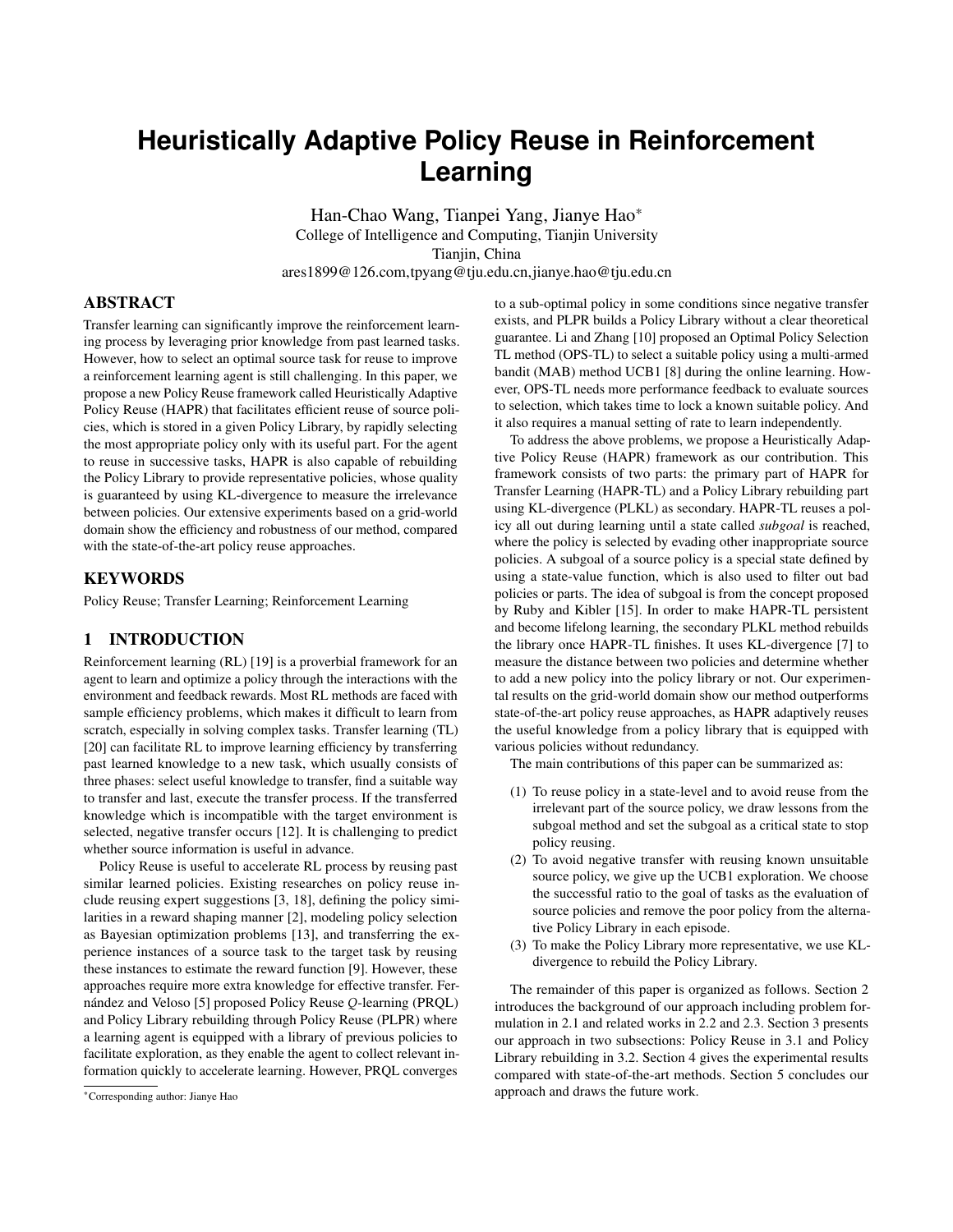PLKL method as the bi-direction PLKL (bi-KL) method. According to the asymmetry of KL-divergence, this method can remove similar must be xed in ourgoal-oriented task. policies from the source Policy Library.

received and the current episode should be terminated. The rail

Our PLKL method ensures that each policy is independence from row start from "Grid(0,0)" on the top-left, such as "Grid(3,2)" refers each other with a theoretical guarantee, as KL-divergence can deto theterminalgrid of task 2 in Figure 1. Without loss of generality, scribe the difference from one distribution to another. KL-divergence we set the length of grids' edge to 1. And we represent the position is not the only option for the requirement, Bhattacharyya distance of agent within a two-dimensional continuous coordina $t$ asya $^{\circ}$ , [1] or JS-divergence [4] can also be used here. For ease of description, we named every grid by its column and wherex<sub>a</sub>  $2 < \sqrt{0}$ ;  $24^{\circ}$  andy  $2 < \sqrt{0}$ ;  $21^{\circ}$ . The agent is in grid(y)

## 4 EXPERIMENTS

In this section, we provide experimental results on a grid-world navigation domain. We rst give some heat-maps to show the feasibility of the C-function in our results. Then we verify that our Policy Reuse method HAPR can transfer quickly and avoid negative distribution in a range of 0:20+0:20. transfer, compared with the related methods including geedy Qlearning, PRQL [5] and OPS-TL [10]. We also compare our PLKL with libraries rebuilt by PLPR [5].

# 4.1 Experimental Setting

Our experiments use 24 21 grid-world navigation domain with 50 sequential tasks, which are represented by the arsin Figure 1.

Figure 1: The domain of Grid-world2006 with 50 tasks

In Figure 1, the type of grid can only beermal, wall or terminal, whose functions are introduced below.

Normalgrid is the only grid in which the agent can form a legal state in the MDP process. In our experiments, an agent will be beginned  $C<sup>1</sup>$ s<sup>to</sup> 0. We rank them according to theirC<sup>1</sup>s<sup>0</sup>. If their num-<br>state in the MDP process. In our experiments, an agent will be beginners th randomly generated in maormal grid to start a navigation episode direction fromeast, north, westandsouthwith a distance to move as an action. After an action, the agent will access to a new grid. If from the rest with C'sº > 0. the new grid is thewall, the agent will be transferred back to the last position and waste one step. If the new grid is the minal, a reward of arriving thegoal state (only arrivingerminal has reward) will be

whenb $x_a$ ;  $y_a$ <sup>o</sup>c =  $1x$ ;  $y^0$ , wherex 2 N $x$ 0; 24<sup>o</sup> andy 2 N $x$ 0; 21<sup>o</sup>. Each action can change one coordinate of the agent's position in length 1 in a direction. To eastincrease the  $x_n$ "; to north decrease the " $y_a$ "; to westdecrease the  $x_a$ " and tosouthincrease the  $y_a$ ". The actual arrival position is affected by an error following a uniform

This environment ha $S = 301$  accessible normal states. We set =  $0.05$  =  $0.95$  for Q-function & C-function update for all method in experiment. And  $= 0.90$  as the exploit rate of the -greedy method. The parameters of the comparison methods including PRQL15 and OPS-TL10 are consistent with the best in those methods. Each method will be trained  $\mathbf{h}$  = 4000episodes and at mostH = 100steps within an episode. And for eald  $\theta$  = 100 episodes, there is a set of test episodes to evaluate the performance of the target policy trained.

## 4.2 Experiment Results

In our experiments, the well-trained policies of tasks  $2, 3$  and 4, whosegoalsare shown in Figure 1, are chosen into an initial source Policy Library  $L_{init} = f_{1}; 2; 3; 49$ .

Feasibility of C-function. In the rst experiment, we choose tasks  $46$  and  $29$  shown in Figure 1 as target tasks. We compare theC-function of them with the tasks  $\mathbf{in}_{\text{init}}$ .

It is intuitive to see that the tasks corresponding to the same room  $(46$  and  $2)$  in Figure 1 are similar. And the heat-maps in Figure 2 shows that such similar tasks have great similarity with their functions, which is normalized by the sum of 1 in this experiment. Figure 1 also shows that<sub>29</sub> didn't have any similar task from  $L_{init}$ . This result manifests that tlefunction can be used as a representative feature of a task. According to this result, we respectively choose  $46$  and  $29$  as the target tasks in the second experiment and the third experiment.

In addition, we get the subgoals of each source policy in preparation for the next experiments. Instead of setting values found

randomly generated imaginary to start a navigation episode<br>with a number of steps. In each step, the agent will choose one, see the contract of the number of subgoals reaches in Formula 3, we sort the states directly according to the form of Formula 3 and choose the  $rbt(b = 2)$  states as subgoals for each source policy src. First, we sample several trajectories according to  $_{\mathrm{src}}$  and gure out  $\,$  C<sup>1</sup>s<sup>0</sup> and  $\,$  C<sup>1</sup>s<sup>0</sup> for each stat**e** and the nex $\mathrm{s}^0$ in every trajectory. Then, we nd out every subgoavith  $C^{1}s^{0} > 0$ and  $C^1s^{00}$  0. We rank them according to the  $C^1s^0$ . If their number is more thab, we take the rsb states of them as subgoals in b, we will keep picking up the state with the highest value  $\mathcal{G}^{\text{ls} \circ}_{\overline{\text{sgn}}}$ 

> In our experiment, the subgoal sets for the source policies in Policy Library L<sub>init</sub> are shown in Table 1. For each task, the states in subgoal set consists of two subgoals and the goal of the task.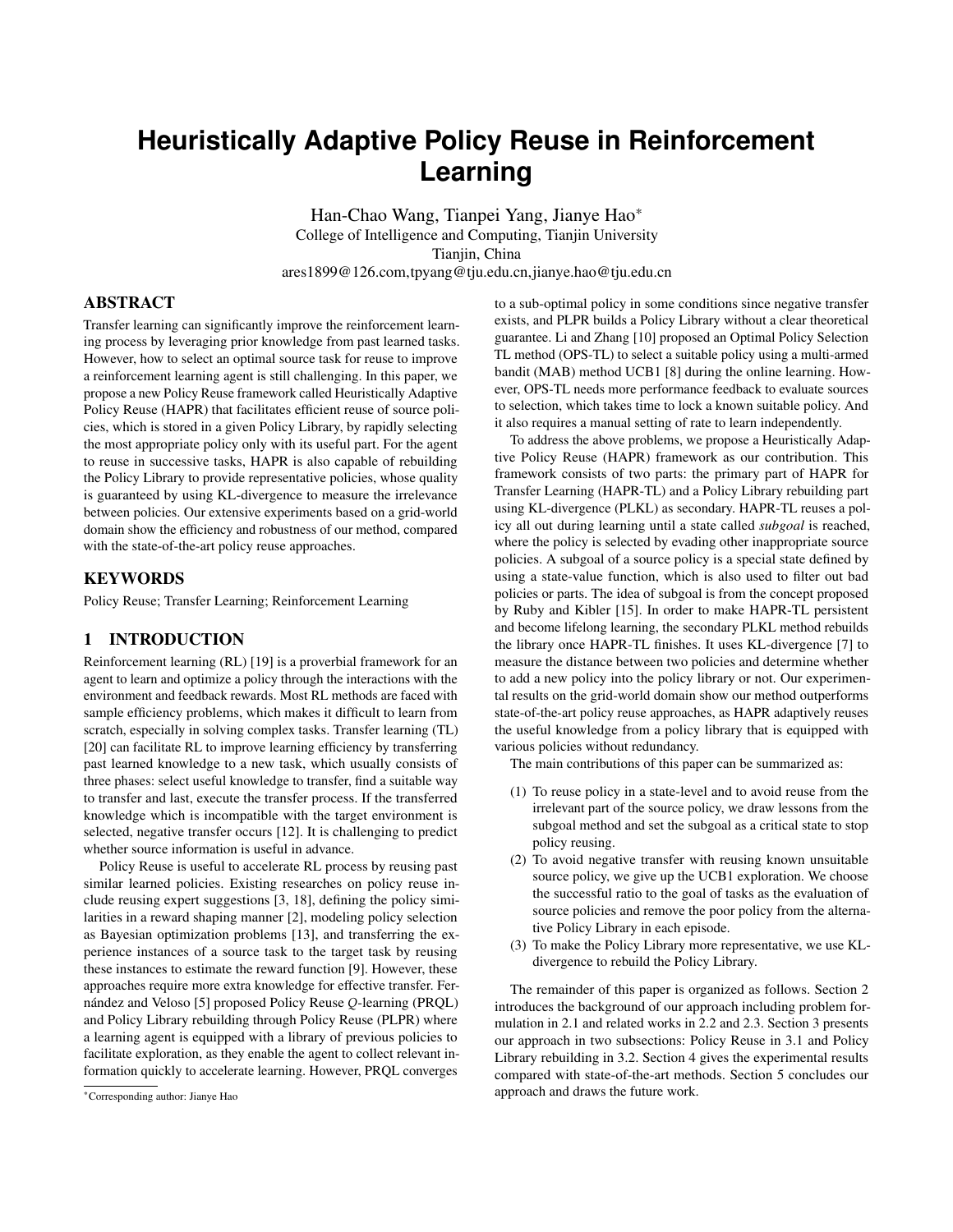Figure 3: Average discounted rewards with suitable src.

1000 episodes to a value more than 0.4. Compared with PRQL and OPS-TL, HAPR has the advantage at "Jumpstart", "Asymptotic Performance", "Time to Threshold" and other evaluate metrics proposed by Taylor and Stone [20]. Our method learns quickly mainly because we fully reuse the source policy with a quick selection. However, the other method have slow selection, and their reuse rate updates as 'with  $= 0.95$  in every step, which leads to a low learning

rate' even in the tenth step  $(10^{\circ} = 0.95^{10} < 0.60)$ .

Figure 2: C-functions of  $1$ ; 2; 3; 4; 46 and 29

Table 1: Subgoal and goal for each task in Linit

| Task | subgoat <sub>1</sub> | subgoals    | goalse      |
|------|----------------------|-------------|-------------|
|      | Grid(13,5)           | Grid(16,2)  | Grid(18,1)  |
|      | Grid(6,6)            | Grid(5,5)   | Grid(3,2)   |
| 3    | Grid(5,15)           | Grid(2,15)  | Grid(3,18)  |
| 4    | Grid(17,15)          | Grid(18,18) | Grid(20,18) |

HAPR-TL with a similar task. In the second experiment, we choose the task  $46$  shown in Figure 1 as the target task. It obviously has a similar task  $2$  in the Policy LibraryL.

OPS-TL, PRQL and-greedy QL top-down when solving task<sub>46</sub>. The learning curve is generated by the average discounted rewardas HAPR-TL, OPS-TL, and PRQL. Error bars represent standard W of each method's on-policy testing, which executed 10 times deviations. after every 100 episodes from 100 to 4000. Error bars of standard In Figure 4, HAPR-TL quickly locked the source policy at the deviations is shrinking to half.

In Figure 3, the average reward of HAPR-TL is greater than

Figure 4: Frequency of reuse from each source task to 46

Figure 3 shows the learning curves of HAPR-TL in our approach, policy in the Policy Library L, where the curve of reusing policy Figure 4 shows frequency curves of the reuse rate of each source of  $2$  is obviously higher than other curves in all three algorithms

0.3 at starting with the rst 100 episodes converges quickly in about exploitation rate for reusing policy of  $_2$  did not go down as in beginning with the highest rate net00%It shows that our selection method is effective to select the right policy. In HAPR-TL, the